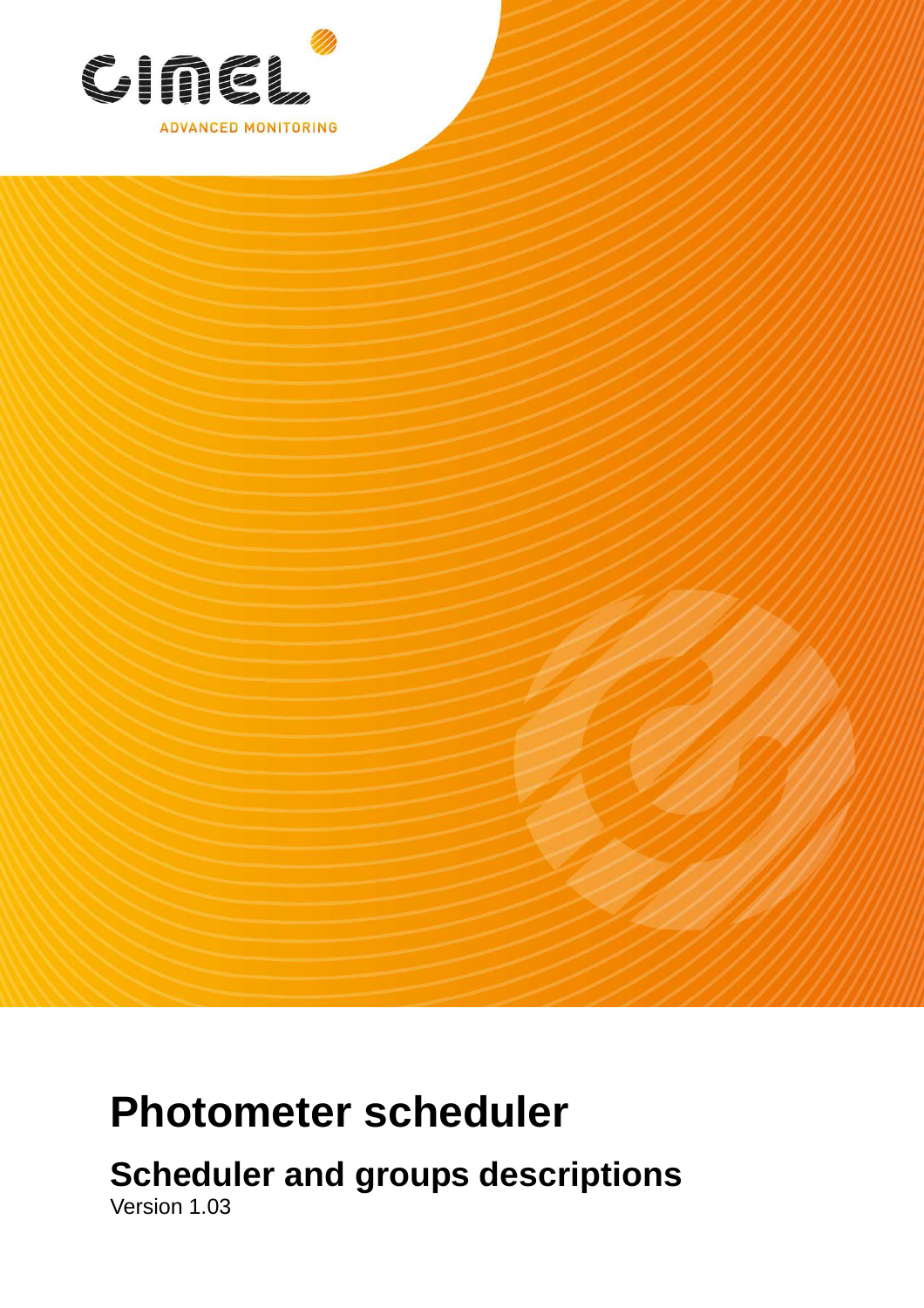

# **1 Document history**

| <b>Rev</b> | <b>Chapter</b> | <b>Description of modification / changes</b>                                            | <b>Date</b> |
|------------|----------------|-----------------------------------------------------------------------------------------|-------------|
| 1.00       |                | Initial release.                                                                        | 21/04/2014  |
| 1.01       | 1, 2, 3        | Add document history.<br>Add 3SUN before each SKY measures.<br><b>Change Scheduler.</b> | 16/05/2014  |
| 1.02       | 2, 3           | <b>Add BRDF Photometer</b>                                                              | 21/05/2014  |
| 1.03       | 4, 5           | <b>Add Polarized Photometer</b><br><b>Add BRDF 12 filters Photometer</b>                | 29/07/2014  |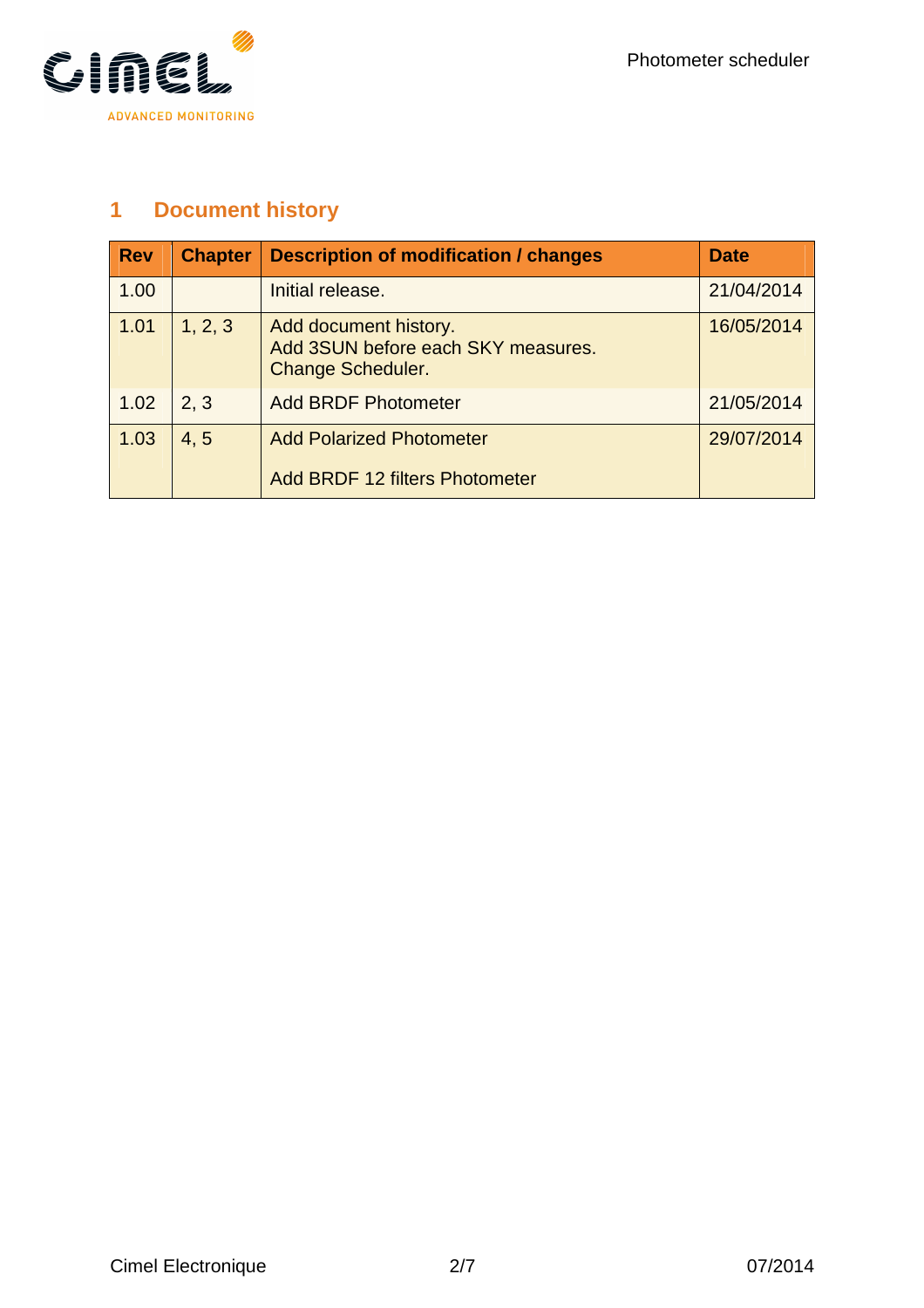

# **2 NE Photometer**

## 2.1. **Group description**

| <b>Group name</b> | <b>Measures</b>                     |
|-------------------|-------------------------------------|
| <b>Group A</b>    | 3 SUN;                              |
| Group B           | 3 SUN; HYB; 3 SUN; ALMU;            |
| <b>Group C</b>    | 3 SUN; HYB; 3 SUN; ALMU; 3 SUN; PP; |
| Group D           | 3 SUN; CRO; BLACK                   |
| <b>Group E</b>    | 3 SUN; ALMU                         |
| <b>Group L</b>    | 3 LUN;                              |

Definitions:

- 3 SUN: Three sun (including Curvature cross).
- 3 LUN: Three moon.
- ALMU: Almucantar.
- HYB: Hybrid.
- **•** PP: Principal Plane.
- CRO: Sun cross.
- BLACK: Black measures.

#### 2.2. **Scheduler list and time**

#### **2.2.1. Sun**

The NE Photometer executes a list of scenario every day. The Photometer does sun measurements from sun air mass 7 the morning to sun air mass 7 the evening. The morning and afternoon, the list is the same but the action's times are symmetrically opposed after 12H00.

The list contains a variable list of scenario from Air mass 7 to Air mass 1.7 and a fixed list from 09H00 AM to 3H00 PM. There is a gap list between Air mass 1.7 and 9H00 which can be executed from 7H30 AM to 8H45 AM, with a period of 15 minutes. The gap scenario list is executed after Air mass 1.7 and before 09H00 AM.

The curvature cross is executed after each 3 SUN except in case of clouds.

List of air mass scenarios:

| <b>Air mass</b> | <b>Group</b>   |
|-----------------|----------------|
| Air mass 7.0    | <b>Group A</b> |
| Air mass 6.5    | <b>Group A</b> |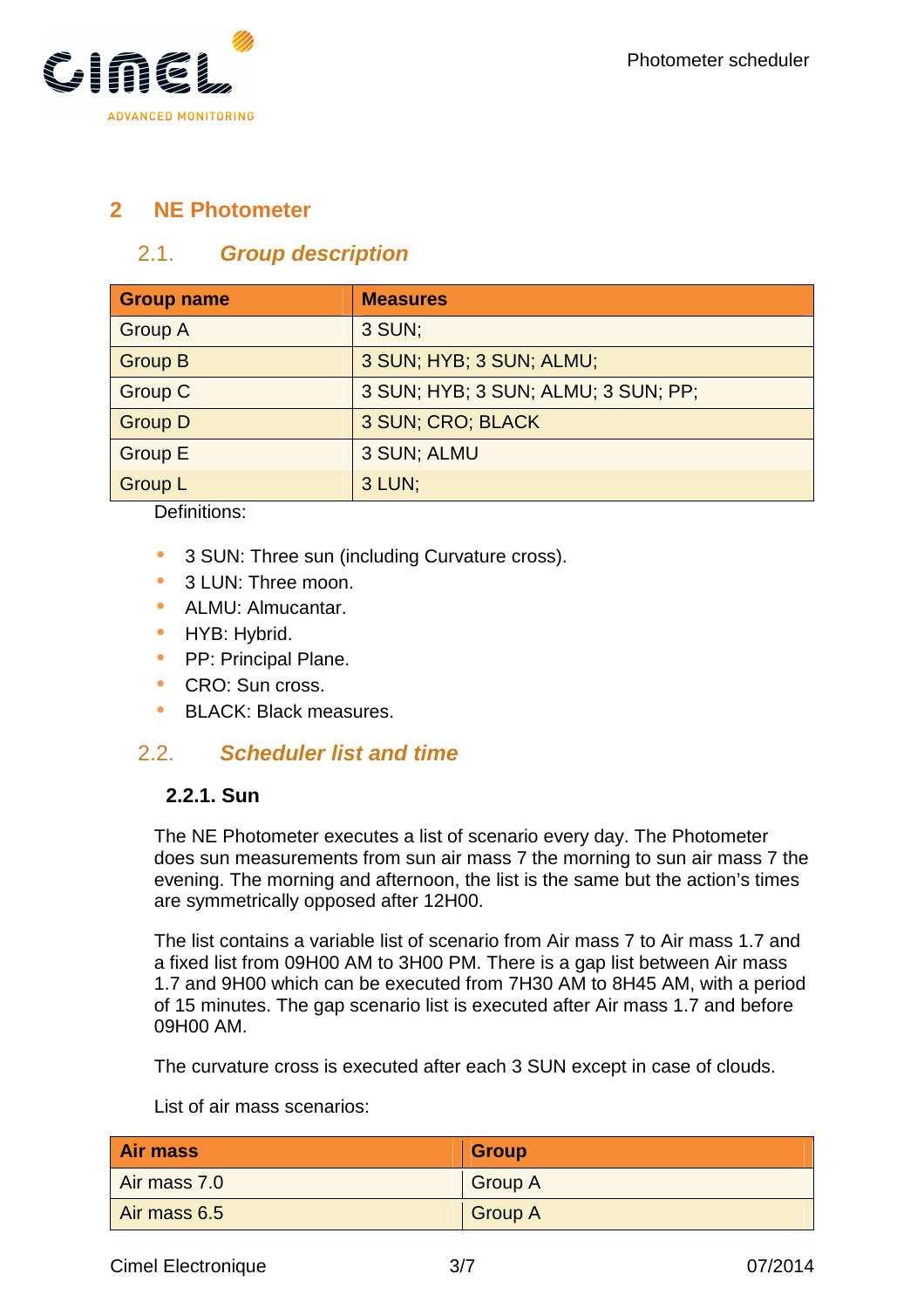

| Air mass 6.0 | <b>Group A</b> |
|--------------|----------------|
| Air mass 5.5 | <b>Group A</b> |
| Air mass 5.0 | <b>Group A</b> |
| Air mass 4.5 | <b>Group A</b> |
| Air mass 4.0 | <b>Group E</b> |
| Air mass 3.8 | <b>Group A</b> |
| Air mass 3.6 | <b>Group A</b> |
| Air mass 3.4 | <b>Group A</b> |
| Air mass 3.2 | Group A        |
| Air mass 3.0 | <b>Group C</b> |
| Air mass 2.8 | <b>Group A</b> |
| Air mass 2.6 | <b>Group A</b> |
| Air mass 2.4 | <b>Group A</b> |
| Air mass 2.2 | <b>Group A</b> |
| Air mass 2.0 | <b>Group B</b> |
| Air mass 1.7 | <b>Group B</b> |

List of gaped scenarios:

| <b>Time</b> | <b>Group</b>   |
|-------------|----------------|
| 07H30       | <b>Group A</b> |
| 07H45       | <b>Group A</b> |
| 08H00       | <b>Group C</b> |
| 08H15       | <b>Group A</b> |
| 08H30       | <b>Group A</b> |
| 08H45       | <b>Group A</b> |

List of fixed scenarios:

| <b>Time</b> | <b>Group</b>   |
|-------------|----------------|
| 09H00       | <b>Group C</b> |
| 09H15       | <b>Group D</b> |
| 09H30       | <b>Group A</b> |
| 09H45       | <b>Group A</b> |
| 10H00       | <b>Group C</b> |
| 10H15       | <b>Group A</b> |

Cimel Electronique **4/7** 07/2014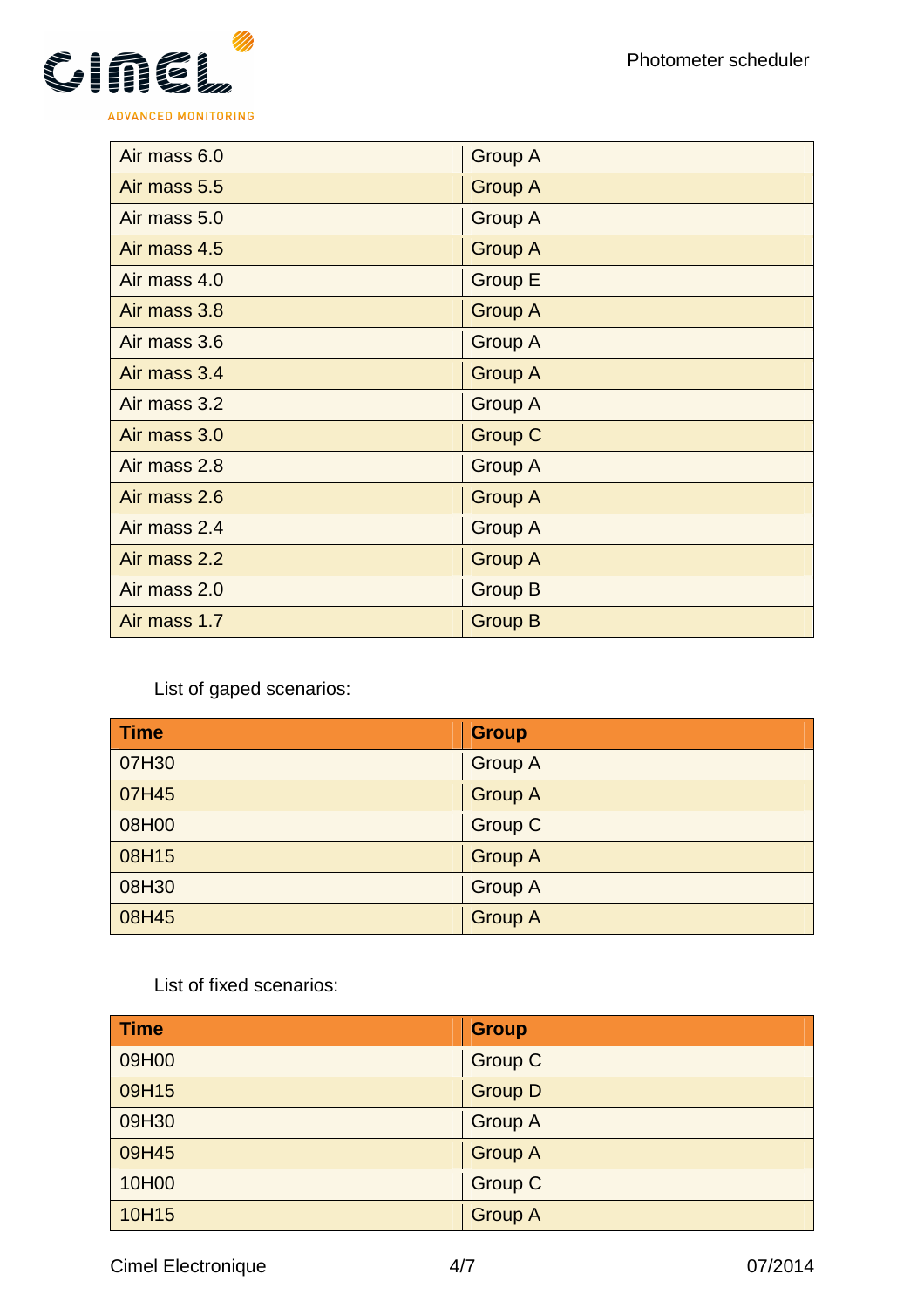

| 10H30 | <b>Group A</b> |
|-------|----------------|
| 10H45 | <b>Group A</b> |
| 11H00 | <b>Group C</b> |
| 11H15 | <b>Group A</b> |
| 11H30 | <b>Group A</b> |
| 11H45 | <b>Group A</b> |
| 12H00 | <b>Group C</b> |

#### **2.2.2. Moon**

The 3 LUN scenario is a periodic scenario which is executed during the night with a period defined by the user in the settings. However, all followings conditions must be valid:

- Moon enable must be set in the settings.
- Sun zenith must be below than air mass -7.
- Moon zenith must be higher than air mass 7.
- The Moon phase must be between the first quarter and the last quarter.

# **3 BRDF Photometer**

#### 3.1. **Group description**

| <b>Group name</b> | <b>Measures</b>                     |
|-------------------|-------------------------------------|
| Group S           | 3 SUN; ALMU(1); PP; BRDF(2); BLACK; |

Definitions:

- 3 SUN: Three sun.
- ALMU: Almucantar.
- PP: Principal Plane.
- BRDF: Sol radiance measures from 5° to 60° zenith angles.
- BLACK: Black measures.
- $(1)$ : The Almucantar is executed only if the sun zenith is between air mass 4.0 and air mass 1.5.
- (²): A PARK, GOSUN and 3SUN are executed between each zenith angles change.

#### 3.2. **Scheduler list and time**

The BRDF Photometer executes a periodic Group of scenario every day. The Photometer does measurements from sun air mass 5 the morning to sun air mass 5 the evening.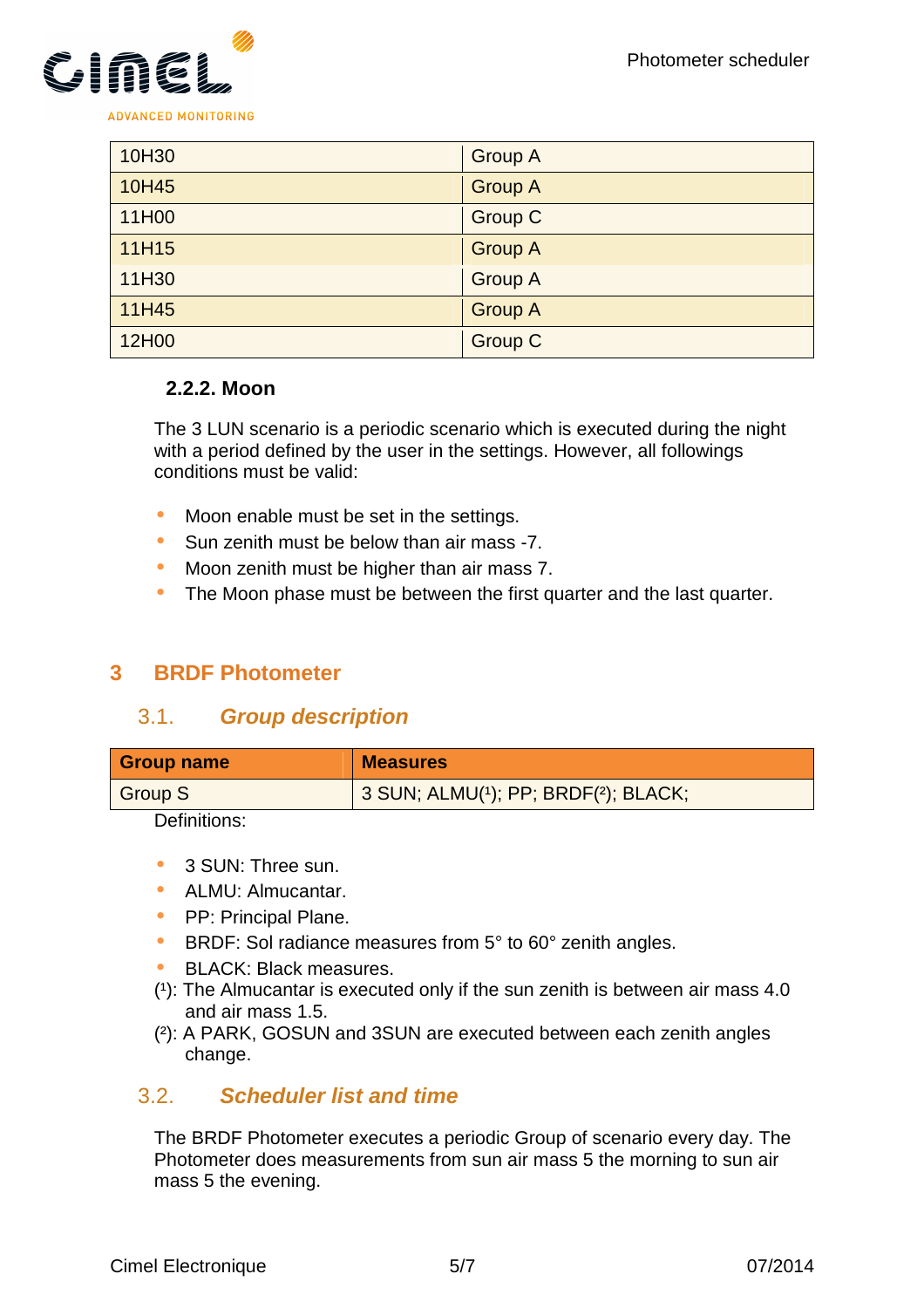

When the Photometer is in automatic mode and no scenario is running, a Group S starts at the next round minute of the True Solar Time.

# **4 Polarized Photometer**

# 4.1. **Group description**

| <b>Group name</b> | <b>Measures</b>                                                              |
|-------------------|------------------------------------------------------------------------------|
| <b>Group A</b>    | 3 SUN;                                                                       |
| <b>Group B</b>    | 3 SUN; HYB; 3 SUN; HYBP; 3 SUN; ALMU; 3 SUN;<br><b>ALMUP</b>                 |
| <b>Group C</b>    | 3 SUN; HYB; 3 SUN; HYBP; 3 SUN; ALMU; 3 SUN;<br>ALMUP; 3 SUN; PP; 3 SUN; PPP |
| <b>Group D</b>    | 3 SUN; CRO; BLACK                                                            |
| <b>Group E</b>    | 3 SUN; ALMU; 3 SUN; ALMUP                                                    |

Definitions:

- 3 SUN: Three sun (including Curvature cross).
- ALMU: Almucantar.
- ALMUP: Polarized Almucantar.
- HYB: Hybrid.
- HYBP: Polarized Hybrid.
- **•** PP: Principal Plane.
- **PPP: Polarized Principal Plane.**
- CRO: Sun cross.
- BLACK: Black measures.

#### 4.2. **Scheduler list and time**

The scheduler is the same as a NE Photometer. See chapter 2.2.1.

# **5 BRDF 12 filters Photometer**

#### 5.1. **Group description**

| <b>Group name</b> | <b>Measures</b>                     |
|-------------------|-------------------------------------|
| <b>Group S</b>    | 3 SUN; ALMU(1); PP; BRDF(2); BLACK; |
| - - -             |                                     |

Definitions:

- 3 SUN: Three sun.
- ALMU: Almucantar.